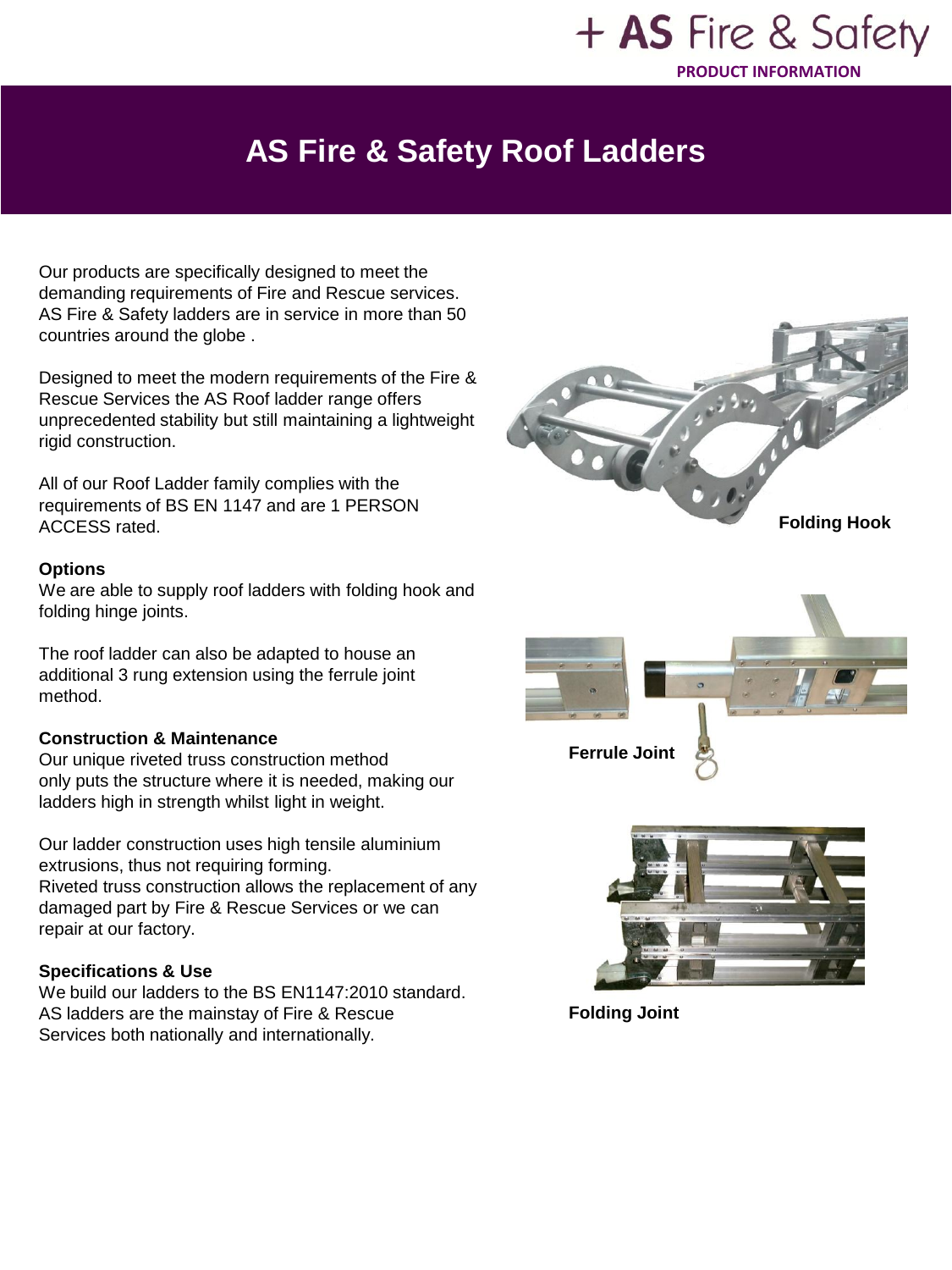### + AS Fire & Safety **PRODUCT INFORMATION**

# **AS Fire & Safety Roof Ladders**

| <b>AS</b><br><b>Roof Ladders</b>        |                                   |                   |                                  |                                  |                 |                                  |                                   |
|-----------------------------------------|-----------------------------------|-------------------|----------------------------------|----------------------------------|-----------------|----------------------------------|-----------------------------------|
| <b>Model</b>                            | ASLROOF/<br>4.5M/6&7              |                   | ASLROOF/                         | 4.5M                             |                 | ASLROOF/<br>5M/7&8               | ASLROOF/<br>5.1M/7&8              |
|                                         | Fold/hook, fold 6&7, 14 rungs     |                   | Fold/hook, one piece, 14         | rungs                            |                 | Fold/hook, fold 7&8,<br>15 rungs | Fold/hook, fold 7&8,<br>16 rungs  |
| Length overall                          | 5m (16'-5")                       |                   | 5m (16'-5")                      |                                  |                 | 5.5m(18')                        | $5.6m(18'-4")$                    |
| Length of stile                         | $4.5m(14'-9")$                    |                   | 4.5m (14'-9")                    |                                  |                 | $5m(16^{\circ}-5^{\circ})$       | $5.1m(16'-9")$                    |
| width overall                           | 345mm (13.6")                     |                   | 345mm (13.6")                    |                                  |                 | 345mm (13.6")                    | 345mm (13.6")                     |
| Weight                                  | 14.75kg (32.5lbs)                 |                   | 13.75kg (30.3lbs)                |                                  |                 | 18kg (39.7lbs)                   | 18kg (39.7lbs)                    |
| <b>EN 1147</b><br><b>Categorisation</b> | 1 person access                   |                   | 1 person access                  |                                  | 1 person access |                                  | 1 person access                   |
| <b>AS</b><br><b>Roof Ladders</b>        |                                   |                   |                                  |                                  |                 |                                  |                                   |
| <b>Model</b>                            | ASLROOF/5.1M                      |                   | ASLROOF/<br>5.3M/8&9             | ASLROOF/<br>5.5M/8&9             |                 | ASLROOF/<br>5.5M/6&7             | ASLROOF/5.5M                      |
|                                         | Fold/hook, one piece,<br>16 rungs |                   | Fold/hook, fold 8&9,<br>16 rungs | Fold/hook, fold 8&9, 17<br>rungs |                 | Fold/hook, fold 6&7,<br>17 rungs | Fold/hook, one piece,<br>17 rungs |
| <b>Length overall</b>                   | $5.6m(18'-4")$                    |                   | 5.8m(19')                        | 6m (19'-8")                      |                 | 6m (19'-8")                      | 6m (19'-8")                       |
| Length of stile                         | $5.1m(16'-9")$                    | $5.3m(17'-5")$    |                                  | 5.5m(18')                        |                 | 5.5m(18')                        | 5.5m(18')                         |
| width overall                           | 345mm (13.6")                     |                   | 345mm (13.6")                    | 345mm (13.6")                    |                 | 345mm (13.6")                    | 345mm (13.6")                     |
| Weight                                  | 17.25kg (38lbs)                   | 18.25kg (40.2lbs) |                                  | 18.5kg (40.8lbs)                 |                 | 18.5kg (40.8lbs)                 | 17.5kg (38.6lbs)                  |
| <b>EN 1147</b><br><b>Categorisation</b> | 1 person access                   |                   | 1 person access                  | 1 person access                  |                 | 1 person access                  | 1 person access                   |
|                                         |                                   |                   |                                  |                                  |                 |                                  |                                   |